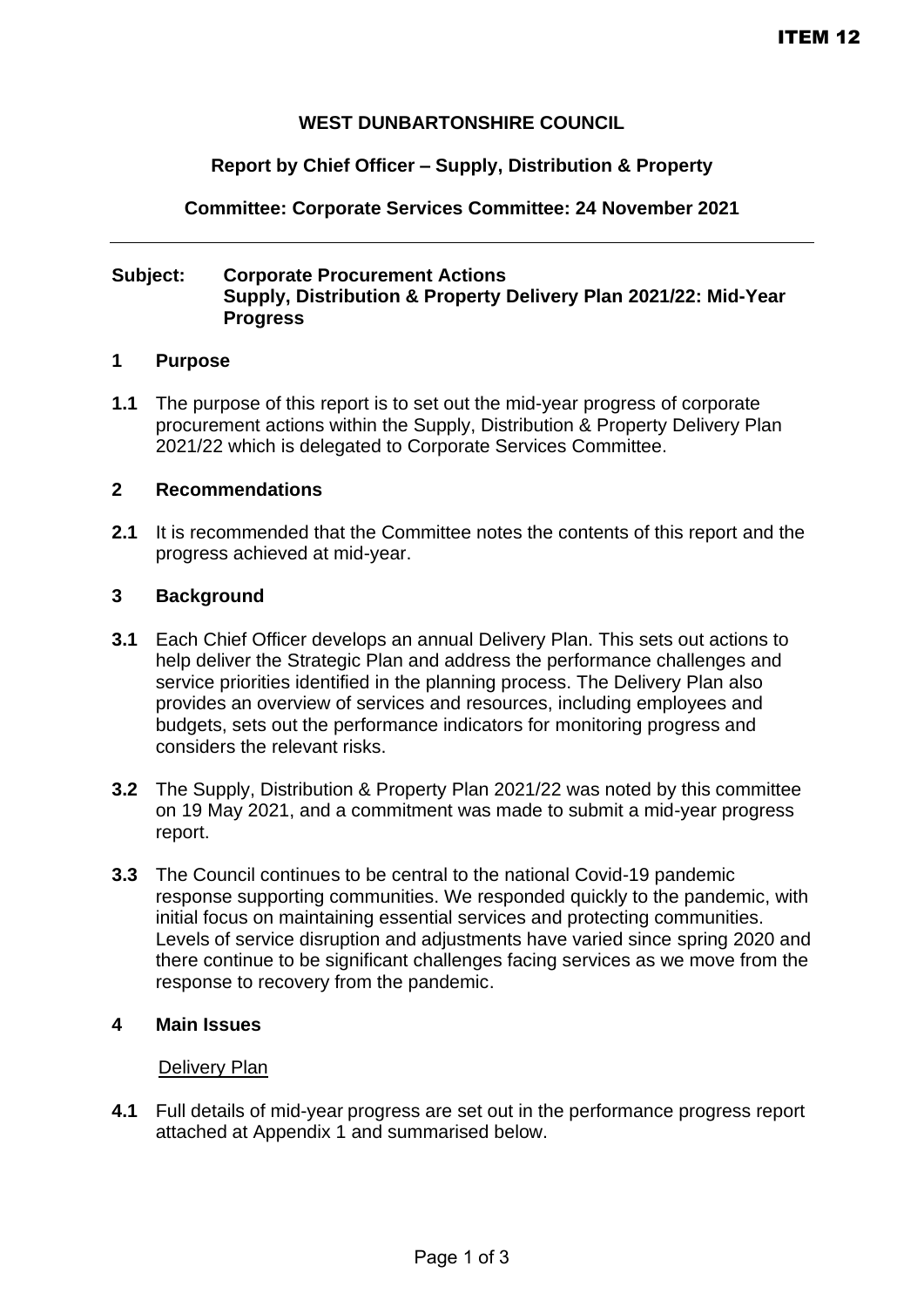- **4.2** At this mid-point of the year, of the four actions in the plan, all actions are making progress and on track for delivery by 31 March 2022.
- **4.3** Also included in the plan are nine performance indicators of which eight are monitored on a half yearly basis. Of these, six indicators achieved their midyear target one missed the target and one has no data available at this time. This is analytical data which is provided by a third party and is expected for overview in the coming weeks. The following paragraph details progress against the one half yearly performance indicator that is significantly adrift of target and shows red status.
- **4.4** Percentage of Contract & Supplier Management scorecards submitted against the total number due, significantly missed the target in the half year. There has been a backlog in issuing scorecards. A full review of the process has been undertaken and actions have been put in place to clear the backlog as a matter of urgency. Regular monitoring of progress is in place and improving performance is a key priority.
- **4.5** The plan includes two risks, both have been reassessed with no change to the risk assessments.

### Service User Feedback – Complaints

- **4.7** A key focus in the development of the delivery plan was ensuring that customer feedback informs learning and improvement. One of the main sources of feedback is complaints data.
- **4.8** There were no complaints in relation to, Corporate Procurement Unit between 1 April and 30 September 2021. Complaints data will continue to be monitored to identify learning opportunities.

### **5 People Implications**

**5.1** There are no direct people implications arising from this report.

### **6 Financial & Procurement Implications**

**6.1** There are no direct financial or procurement implications arising from this report.

### **7 Risk Analysis**

**7.1** Failure to deliver on the actions assigned to the strategic area may have a direct impact on the delivery of the Council's Strategic Plan. It is essential that remedial action is taken to ensure strategic delivery plans achieve the commitments detailed and approved.

### **8 Equalities Impact Assessment**